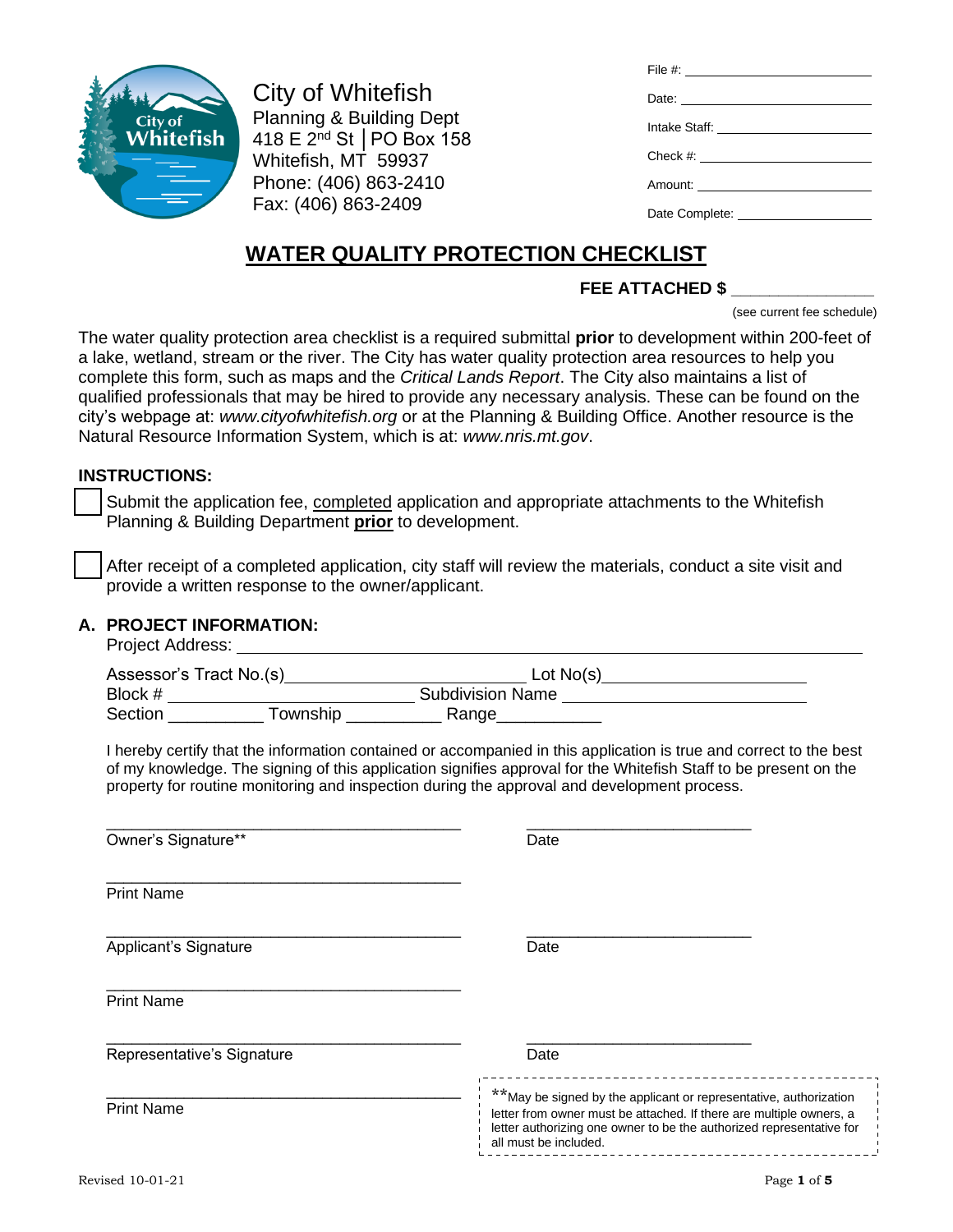#### **B. APPLICATION CONTENTS:**

#### **Attached ALL ITEMS MUST BE INCLUDED - INCOMPLETE APPLICATIONS WILL NOT BE ACCEPTED**



❑ One (1) printed copy and one (1) electronic copy of the application and supplemental materials.

❑ Vicinity Map

Site Plan, drawn to a suitable engineering scale (such as 1"=20'), showing:

- boundaries of the subject property;
- all existing and proposed improvements (buildings, parking and storage, driveways, decks, patios, wells, septic systems, drainfields, fuel tanks, utilities, easements, and areas to be cleared or graded);
- name of adjacent rights-of-way with width, type of surface, sidewalk, curb, gutter, etc.;
- accurate location of critical stormwater conveyances, rivers, streams, wetlands, or lakes on property or within 200-feet; and
- topography of the site at two-foot contour intervals, with slopes 10% or greater highlighted.

❑ *Erosion Control Plan*, an erosion control plan will be required if the proposed development:

- Requires a city building permit; or
- Greater than 5 cubic yards of material is disturbed, stored, disposed of or used as fill,
- Any activity where the area disturbed exceeds one thousand (1,000) square feet,
- Clears land within 100-feet of a stream, lake, river or wetland.

If required, submit the erosion control plan along with this completed form along with applicable fee

❑ *Drainage Plan*, if the proposed development includes greater than 10,000 square feet of developed area (new and existing impervious area). For single-family residential, the threshold is greater than 15,000 square feet of total impervious area and more than 30% lot coverage. Submit applicable fee.

Any other additional supporting information relevant to the project. (See **Part III** of this application)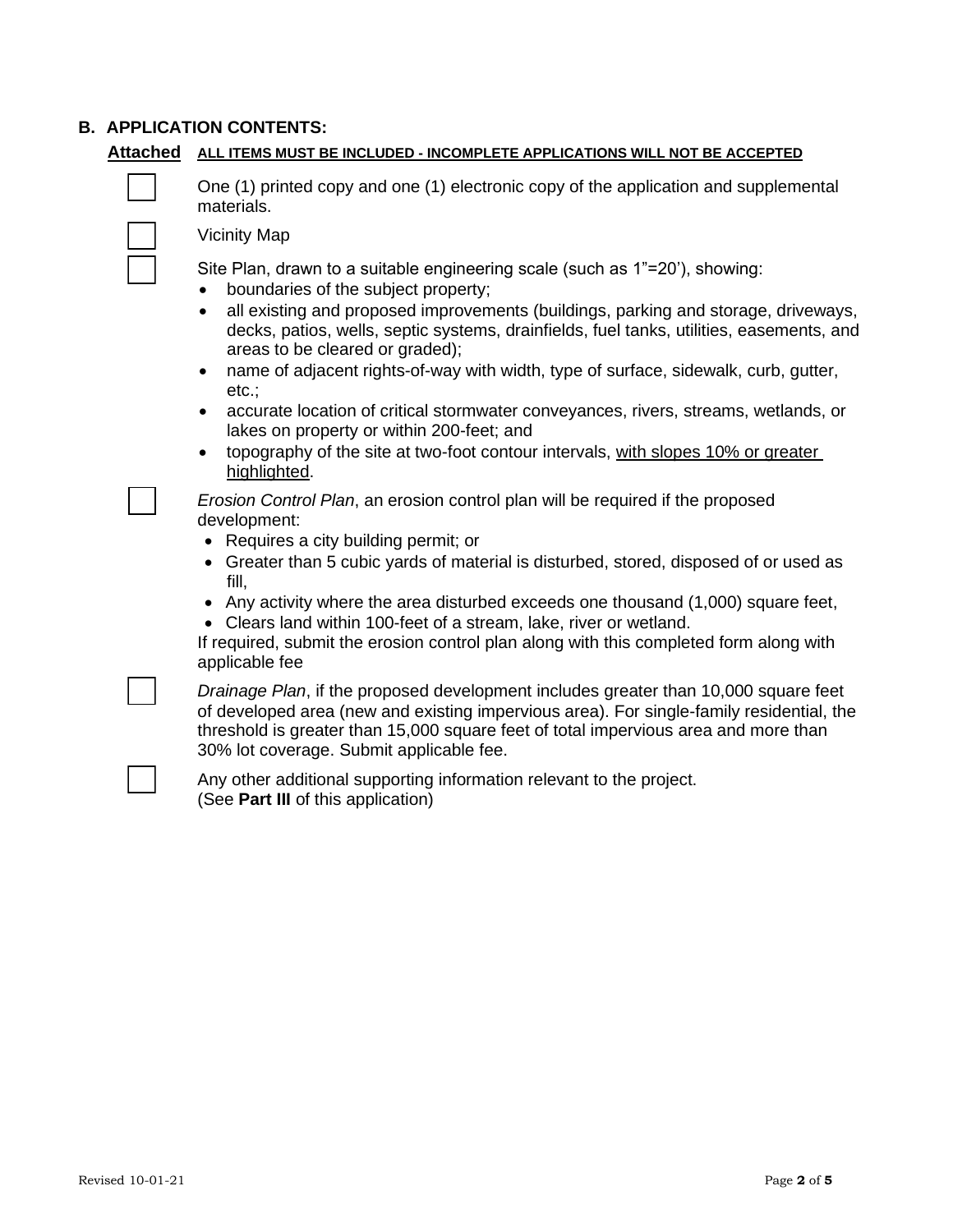## **C. OWNER/APPLICANT INFORMATION**

## **OWNER(S) OF RECORD:**

| Name: Name: Name: Name: Name: Name: Name: Name: Name: Name: Name: Name: Name: Name: Name: Name: Name: Name: Name: Name: Name: Name: Name: Name: Name: Name: Name: Name: Name: Name: Name: Name: Name: Name: Name: Name: Name:  | Phone: _____________________ |  |  |  |
|--------------------------------------------------------------------------------------------------------------------------------------------------------------------------------------------------------------------------------|------------------------------|--|--|--|
|                                                                                                                                                                                                                                |                              |  |  |  |
| City, State, Zip: 2008. Experience of the State of Table 1999. The State of Table 2009. The State of Table 200                                                                                                                 |                              |  |  |  |
|                                                                                                                                                                                                                                |                              |  |  |  |
| APPLICANT (if different than above):                                                                                                                                                                                           |                              |  |  |  |
|                                                                                                                                                                                                                                | Phone: ___________________   |  |  |  |
|                                                                                                                                                                                                                                |                              |  |  |  |
| City, State, Zip: 2008. Experience of the State of Table 2008. The State of Table 2008. The State of Table 200                                                                                                                 |                              |  |  |  |
|                                                                                                                                                                                                                                |                              |  |  |  |
| <b>OTHER TECHNICAL/PROFESSIONAL:</b>                                                                                                                                                                                           |                              |  |  |  |
|                                                                                                                                                                                                                                |                              |  |  |  |
|                                                                                                                                                                                                                                |                              |  |  |  |
| City, State, Zip: 2008. Experience of the state of the state of the state of the state of the state of the state of the state of the state of the state of the state of the state of the state of the state of the state of th |                              |  |  |  |
|                                                                                                                                                                                                                                |                              |  |  |  |
|                                                                                                                                                                                                                                |                              |  |  |  |

## **APPLICABLE FEES:** check off all reports to be submitted and calculate the total fee

| Water Quality Protection Area Report (see Part III, #1):      | \$200.00   |  |
|---------------------------------------------------------------|------------|--|
| Geotechnical Letter: (See Part III, #5)                       | \$200.00   |  |
| Water Quality Plan (see Part III, #4):                        | \$200.00   |  |
| RUE - Single family/duplex:                                   | \$660.00   |  |
| RUE - Multi-family, Commercial, Industrial:                   | \$1,980.00 |  |
| Variance:                                                     | \$396.00   |  |
| Erosion Control: Single family/duplex:                        | \$100.00   |  |
| Erosion Control: Single family/duplex (minor addition):       | \$0.00     |  |
| Erosion Control: Multi-fam, Com., Indust:                     | \$200.00   |  |
| Erosion Control: Multi-fam, Com., Indust (minor<br>addition): | \$100.00   |  |
|                                                               | TOTAL:     |  |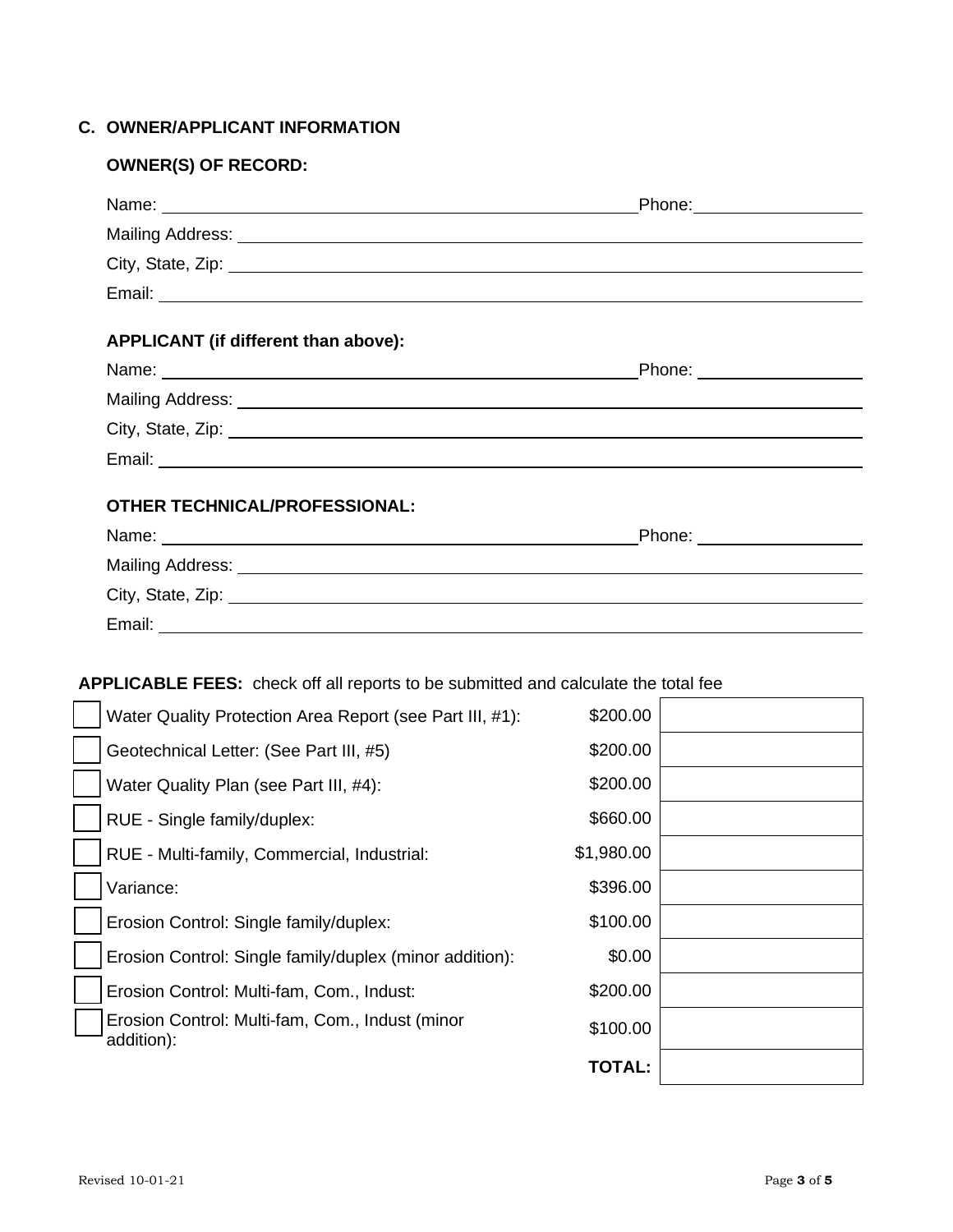## **PART I:**

This is the initial screening tool for critical areas. Applicants for all proposed projects within 200-feet of a wetland, stream, lake or the river in the city limits are required to complete **PART I** unless it is exempt.



If you answer 'no' to all the questions in Part I, then your critical area review is **complete**.

### **PART II: (ONLY ANSWER IF REQUIRED BY PART I)**

|    | 1. Are standard buffers for the lake, stream or<br>wetland being met? | YES (show dimensions on site plan, review<br>complete)<br>NO (then go to Part III, #1 and provide<br>required information)                              |
|----|-----------------------------------------------------------------------|---------------------------------------------------------------------------------------------------------------------------------------------------------|
|    | Is the standard Whitefish River buffer being<br>met?                  | YES (then go to Part III, #2 and provide the<br>required information)<br>NO (then go to Part III $#1$ and $#2$ and<br>provide the required information) |
| 3. | Is the project 15-feet or more from the<br>conveyance?                | YES (show dimensions on site plan, review<br>complete)<br>NO (then go to Part III, #3 and provide the<br>required information)                          |